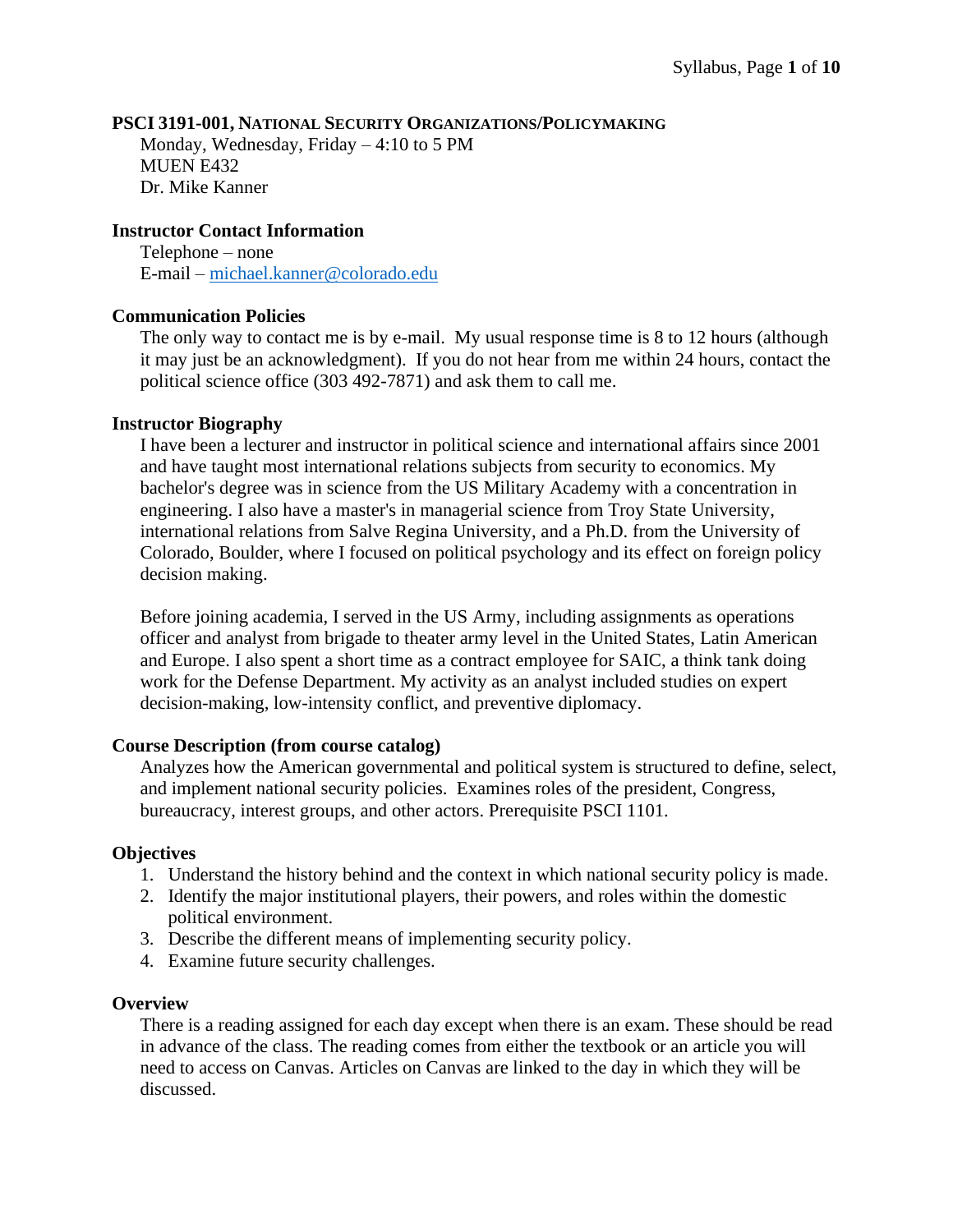Classes will start with administrative announcements (if there are any) and some foreign policy-related news. There will then be a short discussion of the news. After that, I will give a short talk on the day's readings. These talks are not summaries. They will highlight sections of the readings and add historical and theoretical aspects to the readings. During these talks and after, you are expected to contribute with questions and comments. I will sometimes interrupt my talk to ask opinions or to prompt a discussion.

## **Required Texts**

There are two texts required for this class. They are available from the University bookstore. If you get them from another source (*e.g.*, Amazon), ensure that you have the correct Edition. **These will not be read in sequence so pay attention to the schedule of assigned readings.**

George, Roger Z., and Harvey Rishikof. 2017. *The National Security Enterprise: Navigating the Labyrinth. 2 nd Edition.* Washington, DC: Georgetown Press

Meese, Michael J, Suzanne C. Nielsen, and Rachel M. Sondheimer. 2018. *American National Security, 7th Edition*. Baltimore, MD: John Hopkins University Press

## **Student Responsibilities**

Your first responsibility is to show up.

Readings and course notes are only part of the course. Additional material will be presented in the lectures. The most benefit will come from participating in the class discussions.

#### Be prepared to participate.

Discussion and the exchange of ideas are part of an intellectual journey. You will be asked to offer and defend positions about the topics we are discussing. I believe that the only way to sharpen an argument is to grind away at it; you can expect me to criticize your position.

Because this is not typical in many classes, I am offering these warnings.

- Your defense should be based on theory or history. Arguments built on beliefs or a moral argument are subjective and assume a universality of views that may only result from cultural hegemony.
- If you are not prepared to question your fundamental beliefs about the world and people, this is not the class for you.
- Do NOT take it personally. I have been known to criticize positions with which I agreed.
- *Ad Hominem* attacks will not be tolerated. That means criticisms should be based on counter-arguments or counterfactuals and not the status of the individual making the argument. Violators will be warned. Persistent violators will be asked not to attend class.

#### Be on time.

Late arrivals disrupt the class. I also consider lateness a sign of disrespect to other students because it says that your convenience is more important than their desire to learn.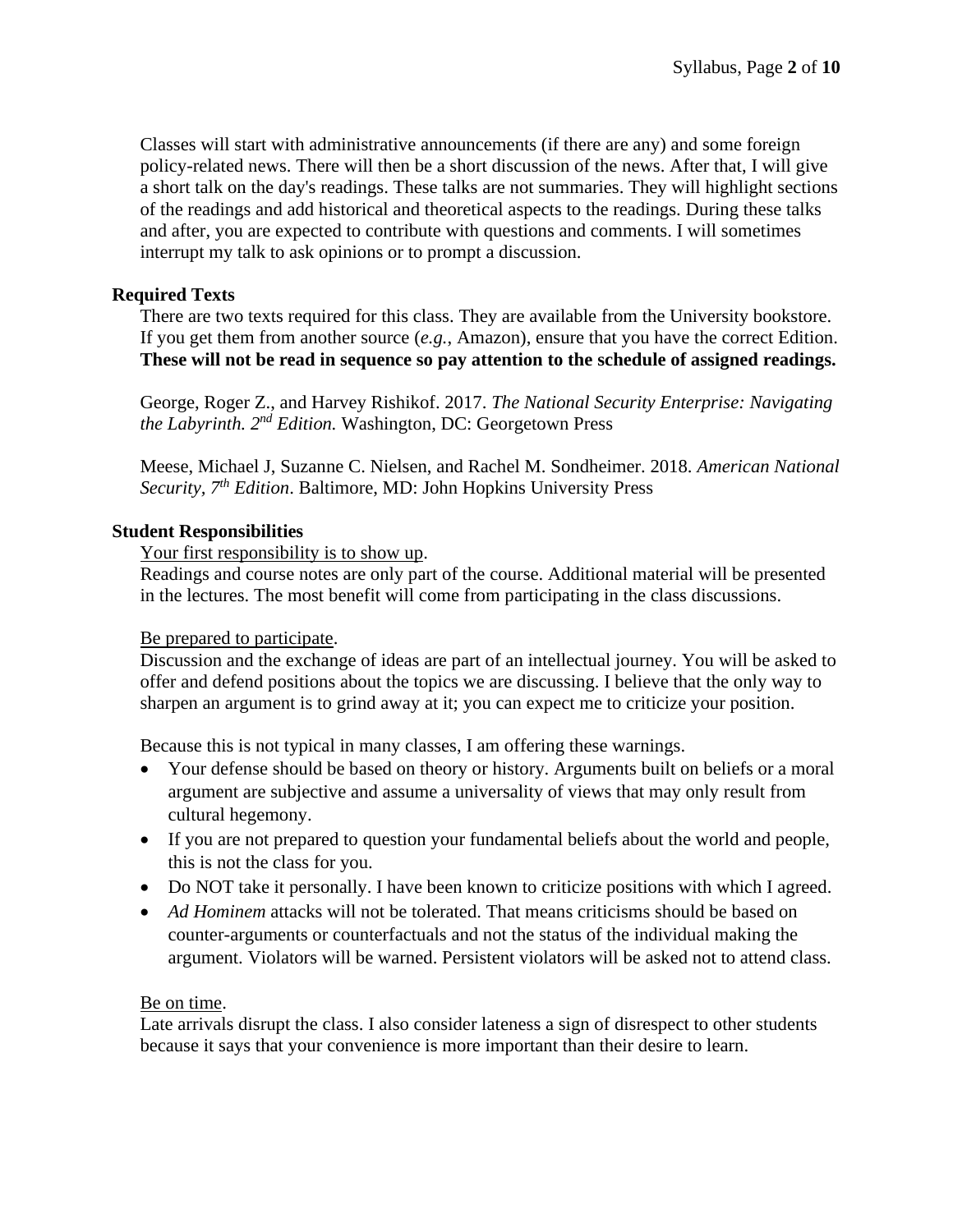Keep up with the news.

To paraphrase Shakespeare, 'There are more things in heaven and earth than show up in your newsfeed.' There are new threats and changes to the security world every day. You should be familiar with these changes.

There are several sources for news. I recommend a mix of domestic and international news. Here are some of my recommendations.

- The Hill <https://thehill.com/> The Hill's focus is on what is going on in Washington, D.C. It is free to subscribe and you can select specific newsletters [\(http://www.email.thehill.com/thehillreg/thehillreg/pref.action\)](http://www.email.thehill.com/thehillreg/thehillreg/pref.action).
- The Economist Magazine. In my opinion, this is the best international news magazine. They have a discounted student subscription [\(Special student rate -](https://subscribenow.economist.com/na-us/student/) Subscribe to The [Economist\)](https://subscribenow.economist.com/na-us/student/).
- The Wall Street Journal. As University students, you also have free access to The Wall Street Journal. You can go to <https://libguides.colorado.edu/databaseguide/wallstreetjournal/home> for information on how to access it.

# **Grading**

Your final grade will be based on how many points you accrue and this grading scale. Because Canvas uses a default grading scheme, there may be a difference between the final grade and what is listed. I will post your Final Grade on CANVAS before posting it to the Registrar's office.

| A    | 94-100 | $B+$    | 87-89 |        | -79<br>-77- . | 67-69 | $0 - 59$ |
|------|--------|---------|-------|--------|---------------|-------|----------|
| $A-$ | 90-93  |         | 83-86 | ֊      | 73-76         | 63-66 |          |
|      |        | D<br>D- | 80-82 | $\sim$ | 70-72         | 60-62 |          |

Grades are based on a 100-point scale. Points are based on these activities.

| Module Exams           |            |
|------------------------|------------|
| 2 at 25 points $\vert$ | 50 points  |
| Final exam             | 40 points  |
| Attendance             | 10 points  |
| Total                  | 100 points |

Module Exams. There will be three exams including the final exam.

- The first two will be in-class, closed-book exams. The first two will consist of seven questions (one paragraph essay) from which students will select five.
- The final will consist of ten questions of which students will choose eight.

These questions are mostly drawn from the in-class discussion questions and will require some synthesis of the subjects discussed since the last exam. A review sheet for each exam will be published at least one week prior to the exam.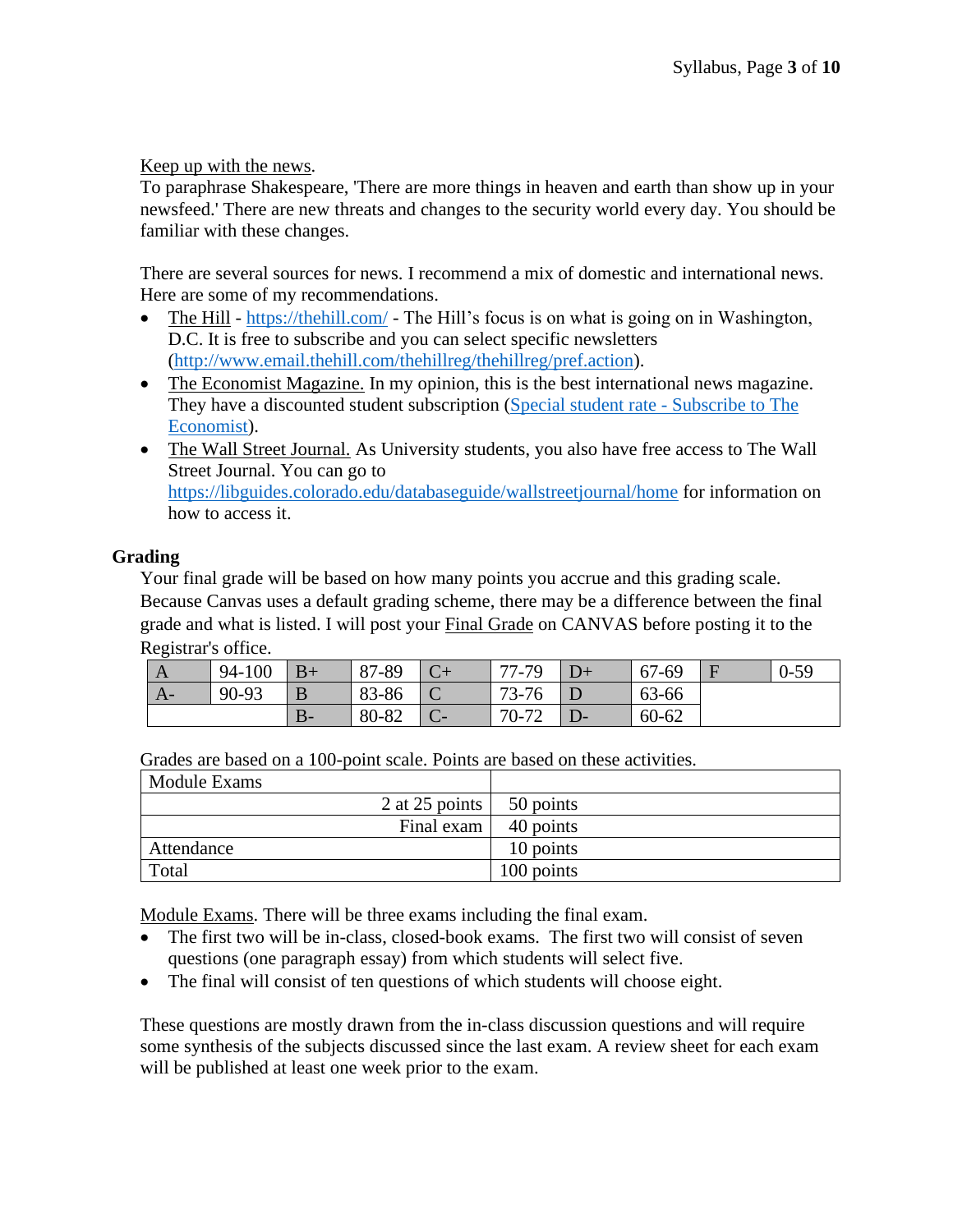Attendance. Much of the course takes place in the classroom, so attendance is a significant part of the course. Absences will only be excused based on illness, incarceration, religious observation, work/sports/ROTC commitments or family emergencies. Documentation for your absence may be required.

# **Course Schedule**

## Module 1. Introduction

Objective - Understand the history behind and the context in which national security policy is made.

- 1. August 23 Introduction
	- a. Learning Objective
		- i. Identify the course requirements and expectations.
		- ii. Recognize the organizational challenges in national security.
	- b. Reading Assignment
		- i. Syllabus
		- ii. *National Security Enterprise*: Introduction
- 2. August 25
	- a. Learning Objective Review international relations concepts concerning national security
	- b. Reading Assignment *American National Security*, Ch. 1
- 3. August 27
	- a. Learning Objective Describe the American security traditions.
	- b. Reading Assignment *American National Security*, Ch. 2
- 4. August 30
	- a. Learning Objective Describe the background and factors leading to the rise of the security establishment.
	- b. Reading Assignment *National Security Enterprise,* Ch. 1
- 5. September 1
	- a. Learning Objective
		- i. Review history of the rise of security organizations
		- ii. Identify the factors that will influence security strategy.
	- b. Reading Assignment *American National Security*, Ch. 3
- 6. September 3
	- a. Learning Objective Examine the organization of the National Security Council.
	- b. Reading Assignment *National Security Enterprise,* Ch. 2

## **September 6 – Labor Day (No Class)**

#### Module 2. Institutions.

Objective – Identify the major institutional players, their powers, and roles within the domestic political environment.

- 1. September 8
	- a. Learning Objective Discuss presidential dominance in security policy.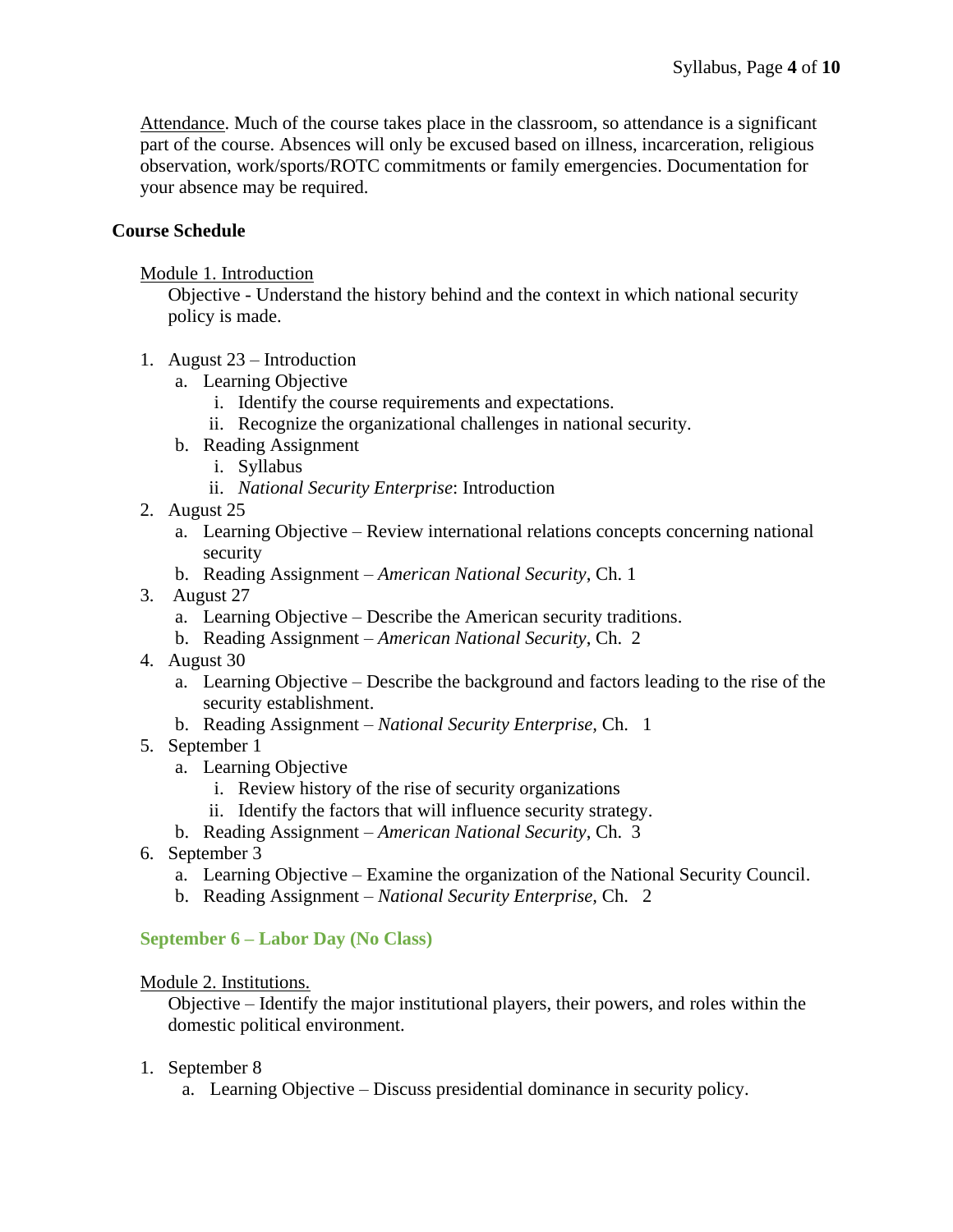- b. Reading Assignment *American National Security*, Ch. 4
- 2. September 10
	- a. Learning Objective Identify congress's role as a security institution.
	- b. Reading Assignment *American National Security*, Ch. 5
- 3. September 13
	- a. Learning Objective Understand Congress's role in national security.
	- b. Reading Assignment *National Security Enterprise,* Ch. 13
- 4. September 15
	- a. Learning Objective Review the growth of domestic security.
	- b. Reading Assignment *American National Security*, Ch. 6
- 5. September 17
	- a. Learning Objective Examine the politics of homeland security.
	- b. Reading Assignment *National Security Enterprise,* Ch. 12
- 6. September 20
	- a. Learning Objective Discuss the role of intelligence.
	- b. Reading Assignment *American National Security*, Ch. 7
- 7. September 22
	- a. Learning Objective Explore economic factors in allocating resources to national security/defense.
	- b. Reading Assignment *National Security Enterprise,* Ch. 9
- 8. September 24
	- a. Learning Objective Outline the security decision process.
	- b. Reading Assignment *National Security Enterprise,* Ch. 10
- 9. September 27
	- a. Learning Objective
		- i. Determine how the agencies support national security.
		- ii. Review key concepts for the midterm.
	- b. Reading Assignment *National Security Enterprise,* Ch. 11

## **September 29 – Midterm Exam (review sheet to be published)**

- 10. October 1
	- a. Learning Objective Examine the influence of the military and its motivation in security policy.
	- b. Reading Assignment *American National Security*, Ch. 8
- 11. October 4
	- a. Learning Objective Describe the civilian bureaucracy within Defense Department.
	- b. Reading Assignment *National Security Enterprise,* Ch. 6
- 12. October 6
	- a. Learning Objective Explore economic factors in allocating resources to national security/defense.
	- b. Reading Assignment *American National Security*, Ch. 9
- 13. October 8
	- a. Learning Objective Examine the role of OMB in defense and security spending.
	- b. Reading Assignment *National Security Enterprise,* Ch. 3
- 14. October 11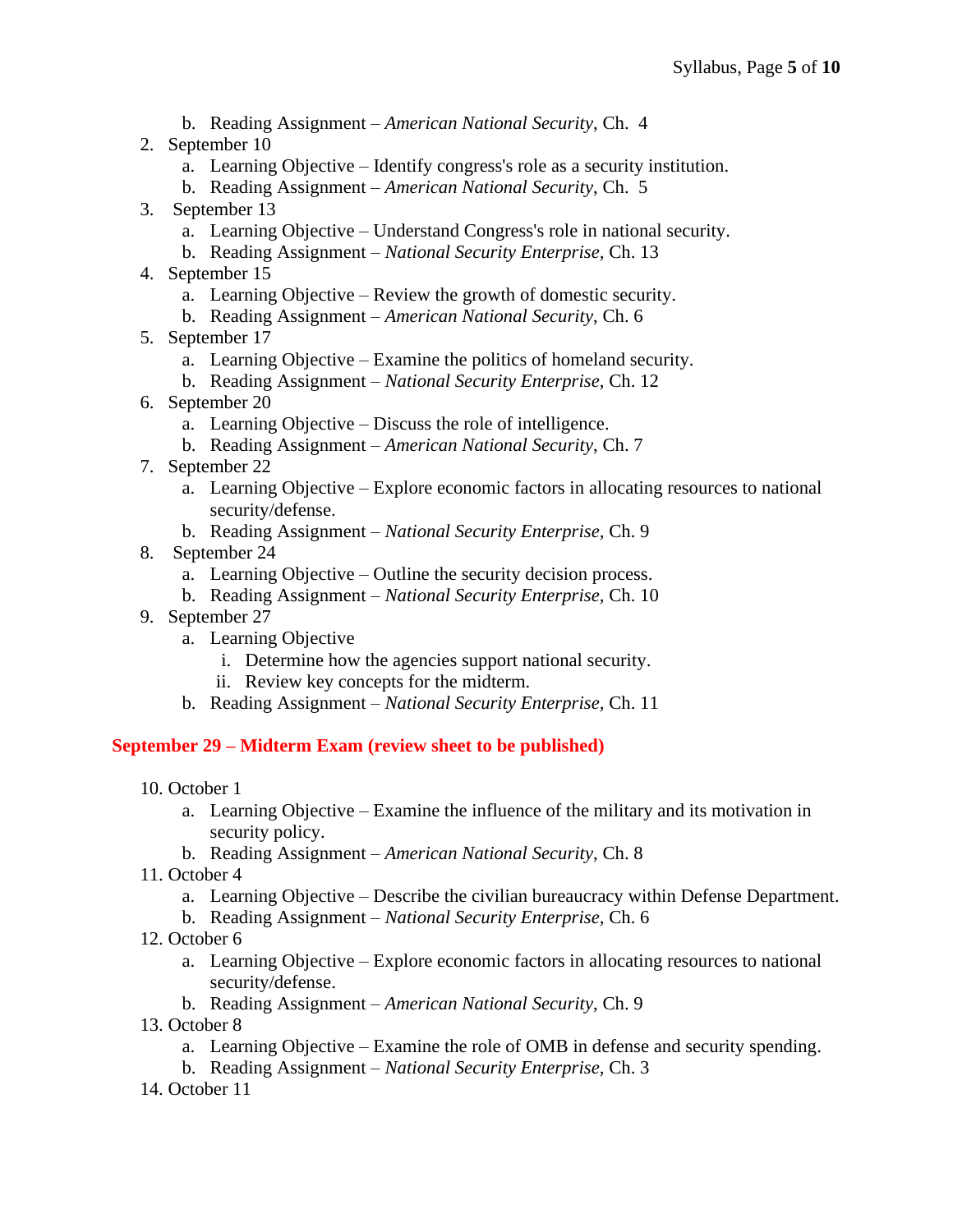- a. Learning Objective Examine the role of special interests on national security.
- b. Reading Assignment *National Security Enterprise,* Ch. 15
- 15. October 13
	- a. Learning Objective Explore the role of think tanks on national security.
	- b. Reading Assignment *National Security Enterprise,* Ch. 16
- 16. October 15
	- a. Learning Objective Identify the role of media in security.
	- b. Reading Assignment *National Security Enterprise,* Ch. 17

Module 3. Ways and Means.

Objectives – Describe the different means of implementing a security policy.

- 1. October 18
	- a. Learning Objective Investigate the use of soft power in the security arena.
	- b. Reading Assignment *American National Security*, Ch. 11
- 2. October 20
	- a. Learning Objective Discuss the role of the State Department in security policy.
	- b. Reading Assignment *National Security Enterprise,* Ch. 4
- 3. October 22
	- a. Learning Objective Explore the connection between economics and security issues.
	- b. Reading Assignment *American National Security*, Ch. 12
- 4. October 25
	- a. Learning Objective Recognize Treasury Department's role in security issues.
	- b. Reading Assignment *National Security Enterprise,* Ch. 8
- 5. October 27
	- a. Learning Objective
		- i. Understand the role and problems of USAID.
		- ii. Review key concepts for the midterm.
	- b. Reading Assignment *National Security Enterprise,* Ch. 5

# **October 29 – Midterm Exam (review sheet to be published)**

## Module 4. Future Security.

Objective – Examine future security challenges.

- 1. November 1
	- a. Learning Objective Examine the role of the military as an instrument.
	- b. Reading Assignment *American National Security*, Ch. 13
- 2. November 3
	- a. Learning Objective Identify the differences between civilian and military cultures.
	- b. Reading Assignment *National Security Enterprise,* Ch. 7
- 3. November 5
	- a. Learning Objective Examine current and future conventional threats.
	- b. Reading Assignment *American National Security*, Ch. 14
- 4. November 8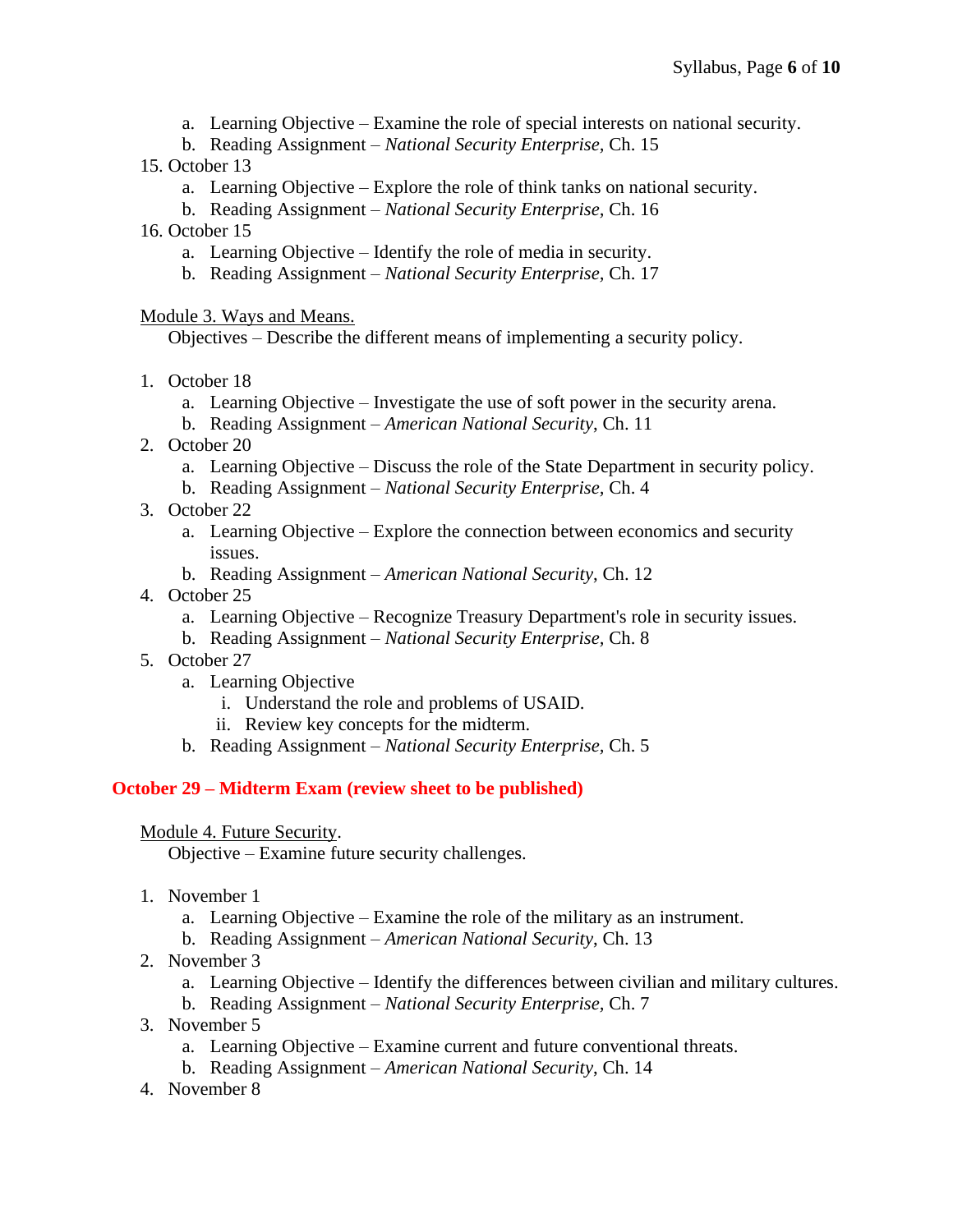- a. Learning Objective Identify the different organizational cultures within the military.
- b. Reading Assignment *American National Security*, Ch. 15
- 5. November 10
	- a. Learning Objective Review operations other than war.
	- b. Reading Assignment *American National Security*, Ch. 16
- 6. November 12
	- a. Learning Objective Question the role of nuclear weapons.
	- b. Reading Assignment *American National Security*, Ch. 17
- 7. November 15
	- a. Learning Objective Point out US security issues in East Asia.
	- b. Reading Assignment *American National Security*, Ch. 18
- 8. November 17
	- a. Learning Objective –Identify security concerns within South Asia.
	- b. Reading Assignment *American National Security*, Ch. 19
- 9. November 19
	- a. Learning Objective –Examine US strategic interests in the Middle East.
	- b. Reading Assignment *American National Security*, Ch. 20

## **November 22-26, Fall Break/Thanksgiving Break**

- 10. November 29
	- a. Learning Objective Review US security interests in Africa.
	- b. Reading Assignment *American National Security*, Ch. 21
- 11. December 1
	- a. Learning Objective Summarize security concerns about Russia.
	- b. Reading Assignment *American National Security*, Ch. 22
- 12. December 3
	- a. Learning Objective Review US security interests in Europe.
	- b. Reading Assignment *American National Security*, Ch. 23
- 13. December 6
	- a. Learning Objective Identify security issues with Latin America.
	- b. Reading Assignment *American National Security*, Ch. 24
- 14. December 8
	- a. Learning Objective
		- i. Recognize the future threats to the US.
		- ii. Review key concepts for the final.
	- b. Reading Assignment *American National Security*, Ch. 25

#### **Dec. 15, 1:30 to 4 PM – Final Exam (review sheet to be published)**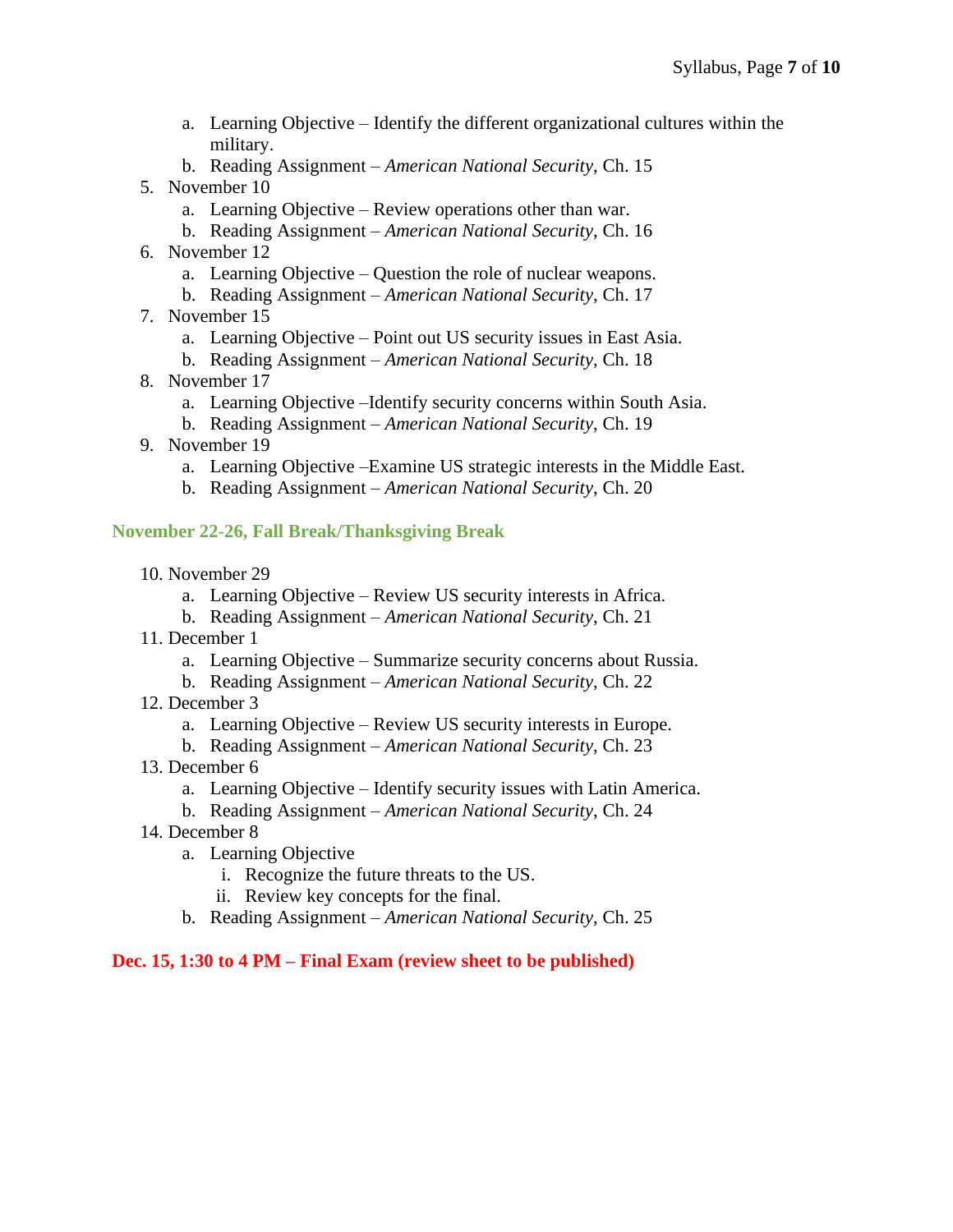### **Policies** – (as established by the Vice Provost for Undergraduate Education)

#### SYLLABUS STATEMENTS

#### CLASSROOM BEHAVIOR

Both students and faculty are responsible for maintaining an appropriate learning environment in all instructional settings, whether in person, remote or online. Those who fail to adhere to such behavioral standards may be subject to discipline. Professional courtesy and sensitivity are especially important with respect to individuals and topics dealing with race, color, national origin, sex, pregnancy, age, disability, creed, religion, sexual orientation, gender identity, gender expression, veteran status, political affiliation or political philosophy. For more information, see the policies on [classroom behavior](http://www.colorado.edu/policies/student-classroom-and-course-related-behavior) and the [Student Conduct & Conflict Resolution policies.](https://www.colorado.edu/sccr/student-conduct)

## REQUIREMENTS FOR COVID-19

As a matter of public health and safety due to the pandemic, all members of the CU Boulder community and all visitors to campus must follow university, department and building requirements and all public health orders in place to reduce the risk of spreading infectious disease. Students who fail to adhere to these requirements will be asked to leave class, and students who do not leave class when asked or who refuse to comply with these requirements will be referred to [Student Conduct and Conflict Resolution.](https://www.colorado.edu/sccr/) For more information, see the policy o[n](https://www.colorado.edu/policies/covid-19-health-and-safety-policy) [classroom behavior](http://www.colorado.edu/policies/student-classroom-and-course-related-behavior) and th[e](http://www.colorado.edu/osccr/) [Student Code of Conduct.](http://www.colorado.edu/osccr/) If you require accommodation because a disability prevents you from fulfilling these safety measures, please follow the steps in the "Accommodation for Disabilities" statement on this syllabus.

As of Aug. 13, 2021, CU Boulder has returned to requiring masks in classrooms and laboratories regardless of vaccination status. This requirement is a temporary precaution during the delta surge to supplement CU Boulder's COVID-19 vaccine requirement. Exemptions include individuals who cannot medically tolerate a face covering, as well as those who are hearingimpaired or otherwise disabled or who are communicating with someone who is hearingimpaired or otherwise disabled and where the ability to see the mouth is essential to communication. If you qualify for a mask-related accommodation, please follow the steps in the "Accommodation for Disabilities" statement on this syllabus. In addition, vaccinated instructional faculty who are engaged in an indoor instructional activity and are separated by at least 6 feet from the nearest person are exempt from wearing masks if they so choose. Students who have tested positive for COVID-19, have symptoms of COVID-19, or have had close contact with someone who has tested positive for or had symptoms of COVID-19 must stay home. In this class, if you are sick or quarantined, e-mail me at [michael.kanner@colorado.edu](mailto:michael.kanner@colorado.edu) that you are unable to attend classes and for how long you believe you will be absent.

#### ACCOMMODATION FOR DISABILITIES

If you qualify for accommodations because of a disability, please submit your accommodation letter from Disability Services to your faculty member in a timely manner so that your needs can be addressed. Disability Services determines accommodations based on documented disabilities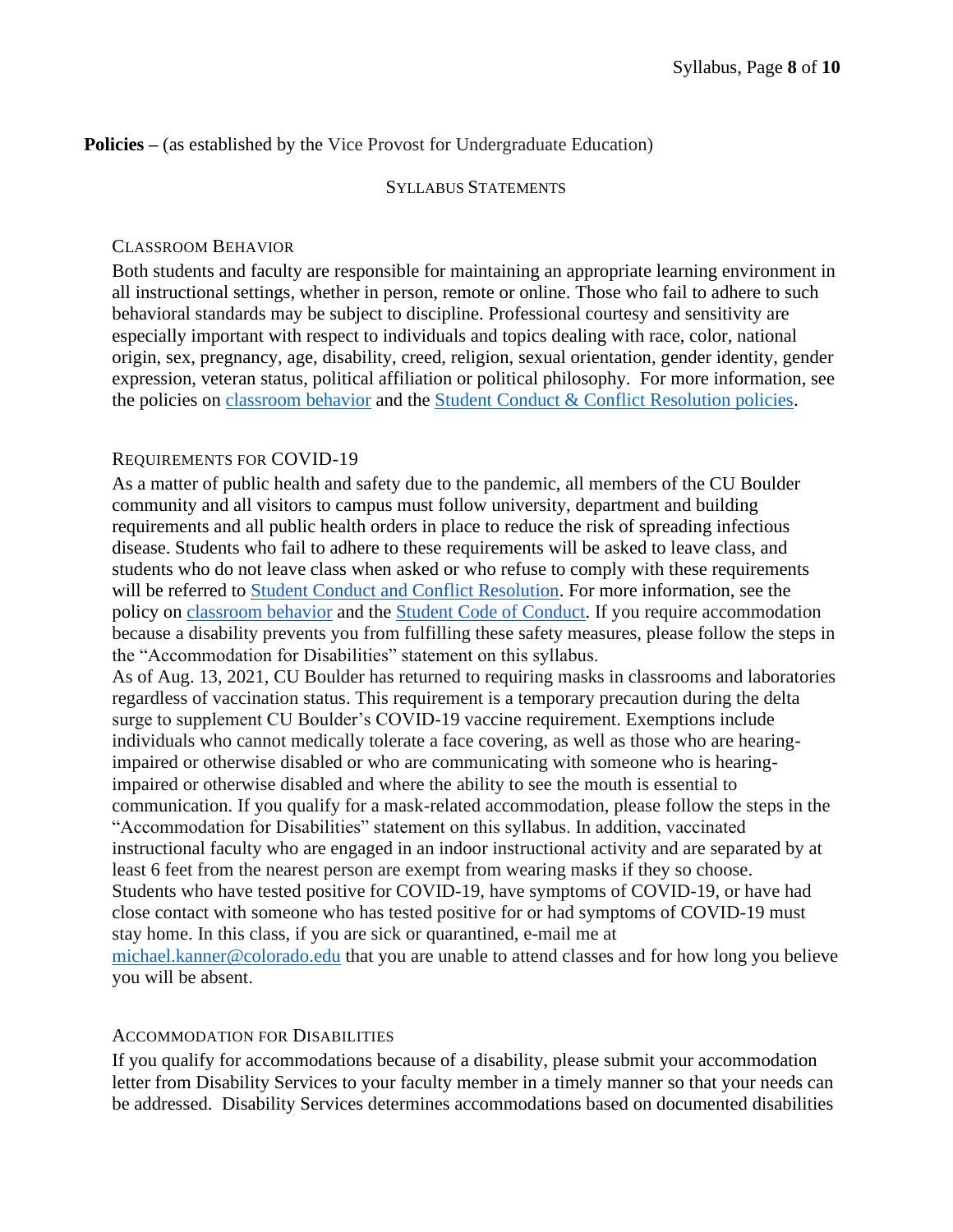in the academic environment. Information on requesting accommodations is located on the [Disability Services website.](https://www.colorado.edu/disabilityservices/) Contact Disability Services at 303-492-8671 or [dsinfo@colorado.edu](mailto:dsinfo@colorado.edu) for further assistance. If you have a temporary medical condition, see [Temporary Medical Conditions](http://www.colorado.edu/disabilityservices/students/temporary-medical-conditions) on the Disability Services website.

### PREFERRED STUDENT NAMES AND PRONOUNS

CU Boulder recognizes that students' legal information doesn't always align with how they identify. Students may update their preferred names and pronouns via the student portal; those preferred names and pronouns are listed on instructors' class rosters. In the absence of such updates, the name that appears on the class roster is the student's legal name.

## HONOR CODE

All students enrolled in a University of Colorado Boulder course are responsible for knowing and adhering to the Honor Code academic integrity policy. Violations of the Honor Code may include, but are not limited to: plagiarism, cheating, fabrication, lying, bribery, threat, unauthorized access to academic materials, clicker fraud, submitting the same or similar work in more than one course without permission from all course instructors involved, and aiding academic dishonesty. All incidents of academic misconduct will be reported to the Honor Code [\(honor@colorado.edu\)](mailto:honor@colorado.edu); 303-492-5550). Students found responsible for violating the academic integrity policy will be subject to nonacademic sanctions from the Honor Code as well as academic sanctions from the faculty member. Additional information regarding the Honor Code academic integrity policy can be found on the [Honor Code website.](https://www.colorado.edu/osccr/honor-code)

SEXUAL MISCONDUCT, DISCRIMINATION, HARASSMENT AND/OR RELATED RETALIATION The University of Colorado Boulder (CU Boulder) is committed to fostering an inclusive and welcoming learning, working, and living environment. CU Boulder will not tolerate acts of sexual misconduct (harassment, exploitation, and assault), intimate partner violence (dating or domestic violence), stalking, or protected-class discrimination or harassment by or against members of our community. Individuals who believe they have been subject to misconduct or retaliatory actions for reporting a concern should contact the Office of Institutional Equity and Compliance (OIEC) at 303-492-2127 or email [cureport@colorado.edu.](mailto:cureport@colorado.edu) Information about OIEC, university policies, [reporting](https://www.colorado.edu/oiec/reporting-resolutions/making-report) options, and the campus resources can be found on the [OIEC](http://www.colorado.edu/institutionalequity/)  [website.](http://www.colorado.edu/institutionalequity/)

Please know that faculty and graduate instructors have a responsibility to inform OIEC when made aware of incidents of sexual misconduct, dating and domestic violence, stalking, discrimination, harassment and/or related retaliation, to ensure that individuals impacted receive information about their rights, support resources, and reporting options.

#### RELIGIOUS HOLIDAYS

Campus policy regarding religious observances requires that faculty make every effort to deal reasonably and fairly with all students who, because of religious obligations, have conflicts with